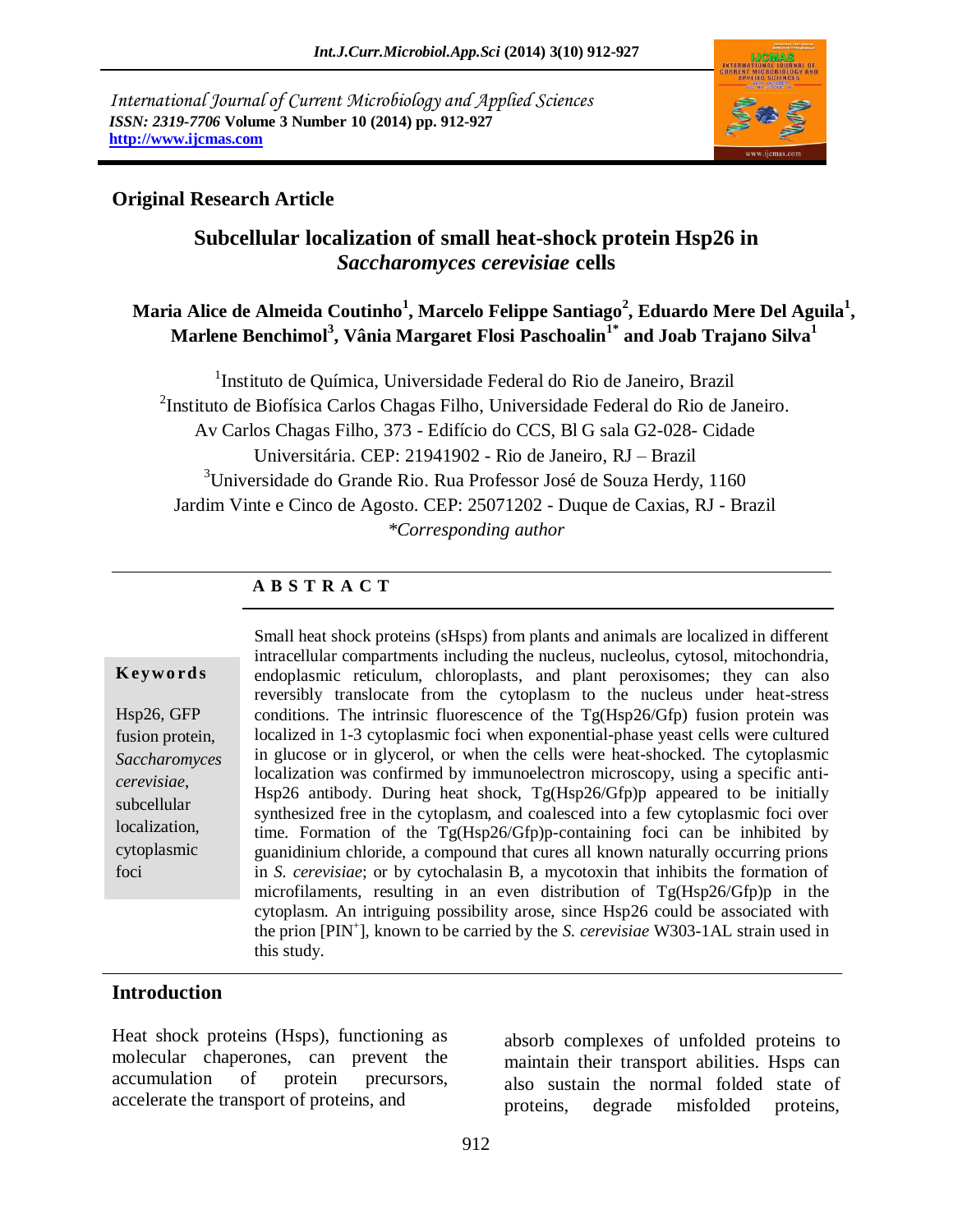stabilize polypeptide strands, and prevent protein inactivity (Xue et al., 2010). In addition, Hsps participate in regulating the activation and function of target proteins, although they themselves are not components of the target proteins. Hsps with low molecular mass (about l5 to 30 kD) are called small heat shock proteins (sHsps) (Sugiyama *et al*. 2000).

The sHsps family is a stress-inducible group of molecular chaperones that can prevent the polymerization of denatured protein. Assembly mechanisms and the resulting oligomers vary for sHsps from different sources (Studer et al., 2002; Lentze et al., 2003).

In eukaryote cells, sHsps can be found in the nucleus, nucleolus, cytosol, mitochondria, endoplasmic reticulum, and chloroplasts, and in plant peroxisomes (Ma et al., 2006); or they can reversibly translocate from the cytoplasm to the nucleus under heat stress (Adhikari et al., 2004). By immunofluorescence microscopic assays, yeast Hsp26 was shown to be evenly distributed around the cytoplasm in all physiological conditions tested, except when yeast cells exponentially growing in glucose medium were submitted to heat shock, when they appeared to concentrate in the nucleus (Rossi and Lindquist, 1989).

The yeast *Saccharomyces cerevisiae* contains two sHsps, Hsp26 and Hsp42. Both proteins are highly expressed during the diauxic shift, respiratory growth, and stationary phase, or when subjected to heat and several other stresses (Amorós and Estruch, 2001). Hsp26 is also expressed in unstressed cells during exponential growth in glucose.

The molecular chaperone Hsp26 has the remarkable ability to directly sense increases in temperature and switch from an inactive to a chaperone-active state (Haslbeck, 2002; Haslbeck *et al*., 2004; Franzmann *et al*., 2008), forming large oligomeric complexes of high molecular weight (de Jong et al., 1998), often with dimers as stable suboligomeric units (Wintrode et al., 2003; Stromer et al., 2004).

Hsp26 forms shell-like particles composed of 24 subunits (White et al., 2006; Ferreira et al., 2006), similar to the overall structure of Hsp16.5 from *M. jannaschii* (Kim et al., 1998). In vitro, Hsp26 has its chaperone activity up-regulated at elevated temperatures as a consequence of the temperature-dependent rearrangement of its thermosensor domain (Franzmann et al., 2008). Hsp26 is a promiscuous chaperone able to suppress the aggregation of a broad variety of substrate proteins *in vitro,* by binding at least 30% of the yeast cytosolic proteins (Haslbeck et al., 2005; Cashikar et al., 2005). Although yeast cells deleted for Hsp26 show no overt heat sensitivity or thermotolerance defects, they do accumulate protein aggregates (Haslbeck et al., 2004). The aggregated proteins in both deletion mutants overlap substantially, suggesting at least partially overlapping roles of Hsp26 and Hsp42 (Haslbeck et al., 2004).

Protein localization is assumed to be a strong indicator of gene function. Localization data are also useful as a means of evaluating protein information inferred from genetic data. Furthermore, the subcellular localization of a protein can often reveal its mechanism of action (Kumar et al., 2002).

In this study, the subcellular localization of Hsp26p in yeast cells was reevaluated using a Tg (Hsp26/Gfp)p fusion protein as a reporter, which was used to replace the wildtype gene. The cellular localization of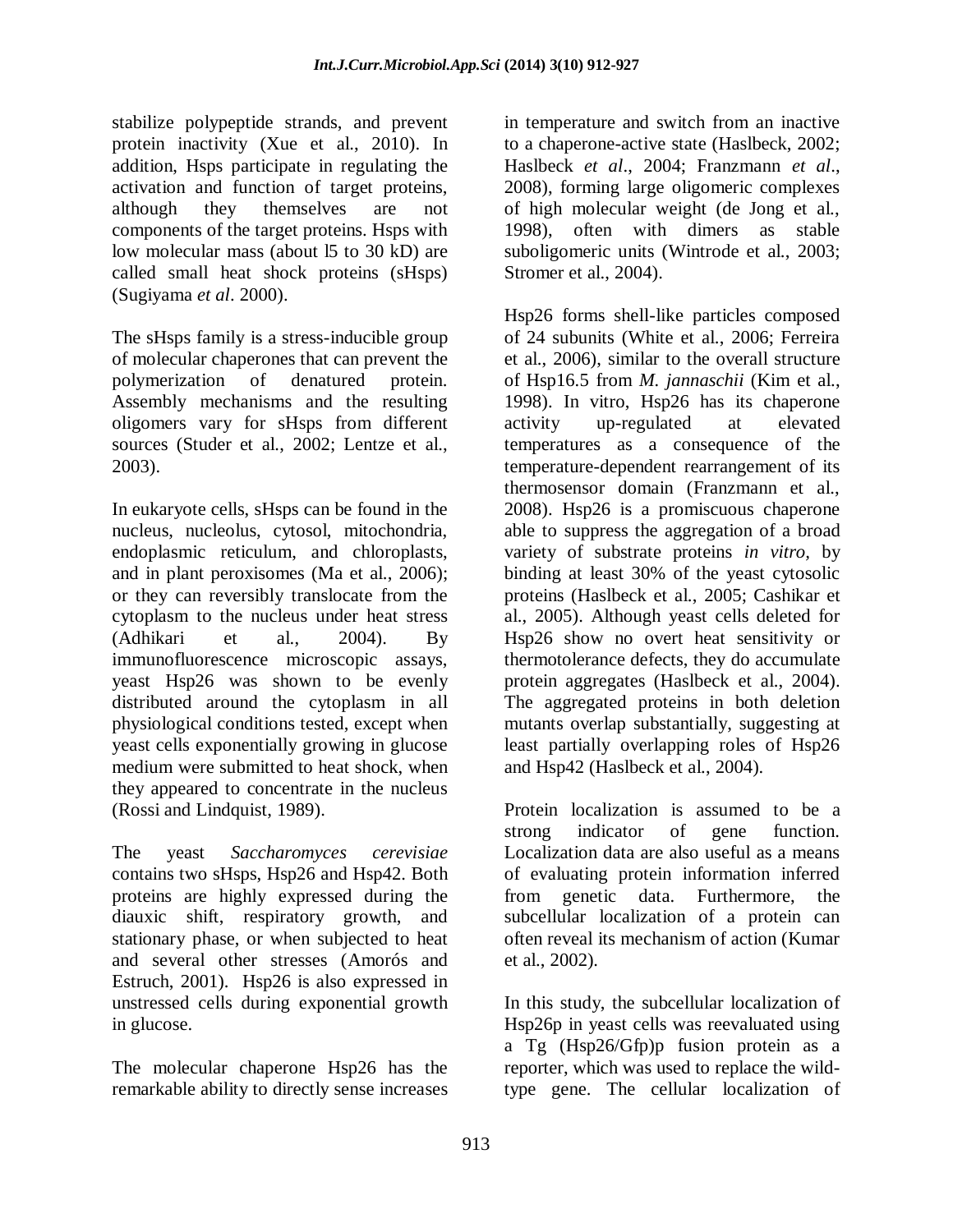Tg(Hsp26/Gfp)p was evaluated in cells grown in repressive or non-repressive carbon sources, or when cells were shifted to heat-shock conditions by fluorescence confocal microscopy and cryoultra microscopy. In order to confirm the subcellular localization of Tg(Hsp26/Gfp), a co-localization of RFP-tagged markers using diploid strains was created, by crossing between W303-1A and haploid strains carrying RFP-tagged makers from the endoplasmic reticulum to the Golgi, to late Golgi/clathrin, to nucleolus, to lipid particle, to endosome and to actin cytoskeleton. The effects of guanidinium chloride or of cytochalasin B on the Tg(Hsp26/Gfp)p subcellular localization were also studied. The ability of Hsp26 to form amyloid-like fibrils, which should be prone to produce cellular aggregates in cytoplasmic foci, is discussed.

## **Materials and Methods**

### **Yeast strains and plasmid**

Plasmid pFA6a-GFP(S65T)-HIS3MX6 (Wach et al., 1997) was a generous gift of Peter Phillippen (Universität Basel, Basel, Switzerland). Yeast strain W303-1A (*a ade2-1 trp1-1 leu2-3,112 his3-11,15 ura3 can1-100*) was kindly provided by Susan Lindquist (University of Chicago, Chicago, USA). Strain derivatives from ATCC  $201389$  (MAT $\alpha$  his $3\Delta D1$  leu $2\Delta 0$  lys $2\Delta 0$  $ura3\Delta 0$  carrying recombinant proteins *Tg*(*Sec13/RFP*) (endoplasmic reticulum to Golgi), *Tg*(*Chc1/RFP*) (late Golgi/clathrin), *Tg*(*Sik1/RFP*) (nucleolus), *Tg*(*Erg6/RFP*) (lipid particle), *Tg*(*Snf7/RFP*) (endosome), and *Tg*(*Sac6/RFP*) (actin cytoskeleton) (Huh et al., 2003) were generously provided by Erin K. O'Shea (Howard Hughes Medical Institute, University of California, San Francisco, USA). Strain W303-1AL (*a ade2-1 can1-110 his3-11,15 leu2-3,112 trp1* 

*ura3-1* (*HSP26-GFP-HIS3*) was constructed in this study.

### **Culture media and cell growth**

Yeast strains were grown in YPGlucose medium (10 g/l yeast extract, 20 g/l peptone, 20 g/l glucose) or YPGlycerol (10 g/l yeast extract, 20 g/l peptone, 30 g/l glycerol) supplemented with 0.1 g/l each of adenine, leucine, uracil, histidine, and tryptophan. Cells were cultured at 28°C with agitation of 160 rpm until the logarithmic phase. For heat shock, cells growing logarithmically in YPGlucose medium were transferred to a water bath at 39°C with agitation of 160 rpm, and harvested at the indicated times.

### **Amplification of the HSP26-GFP fusion cassette**

EcoRV-digested plasmid pFA6a-GFPS65T-HISMX6 was used as a template to generate the gene-specific HSP26-GFP fusion cassette by PCR. PCR was performed in a final volume of 50  $\mu$ L containing  $1 \times$  High Fidelity Buffer (Invitrogen), 1.0 mM MgSO4, 0.2 mM dNTPs, 1.6 µg of DNA, 0.02 µM of each primer (A and B, Table 1), and 2.5 units of Platinum Taq DNA Polymerase High Fidelity (Invitrogen). Amplification was carried out in a GeneAmp PCR system 2400 (Applied Biosystems), using the following program: 2 min at 94ºC, followed by 27 cycles of 10 s at 92 $^{\circ}$ C, 30 s at 50 $^{\circ}$ C, and 4 min at 68 $^{\circ}$ C), and a final extension step of 7 min at 68ºC. The PCR product was separated and detected by electrophoresis in agarose gel (2%) and staining with ethidium bromide.

### **Cloning of the HSP26-GFP fusion cassette**

The *HSP26-GFP* fusion cassette amplified by PCR was directly transformed into the W3031A strain using the LiAc method (Ito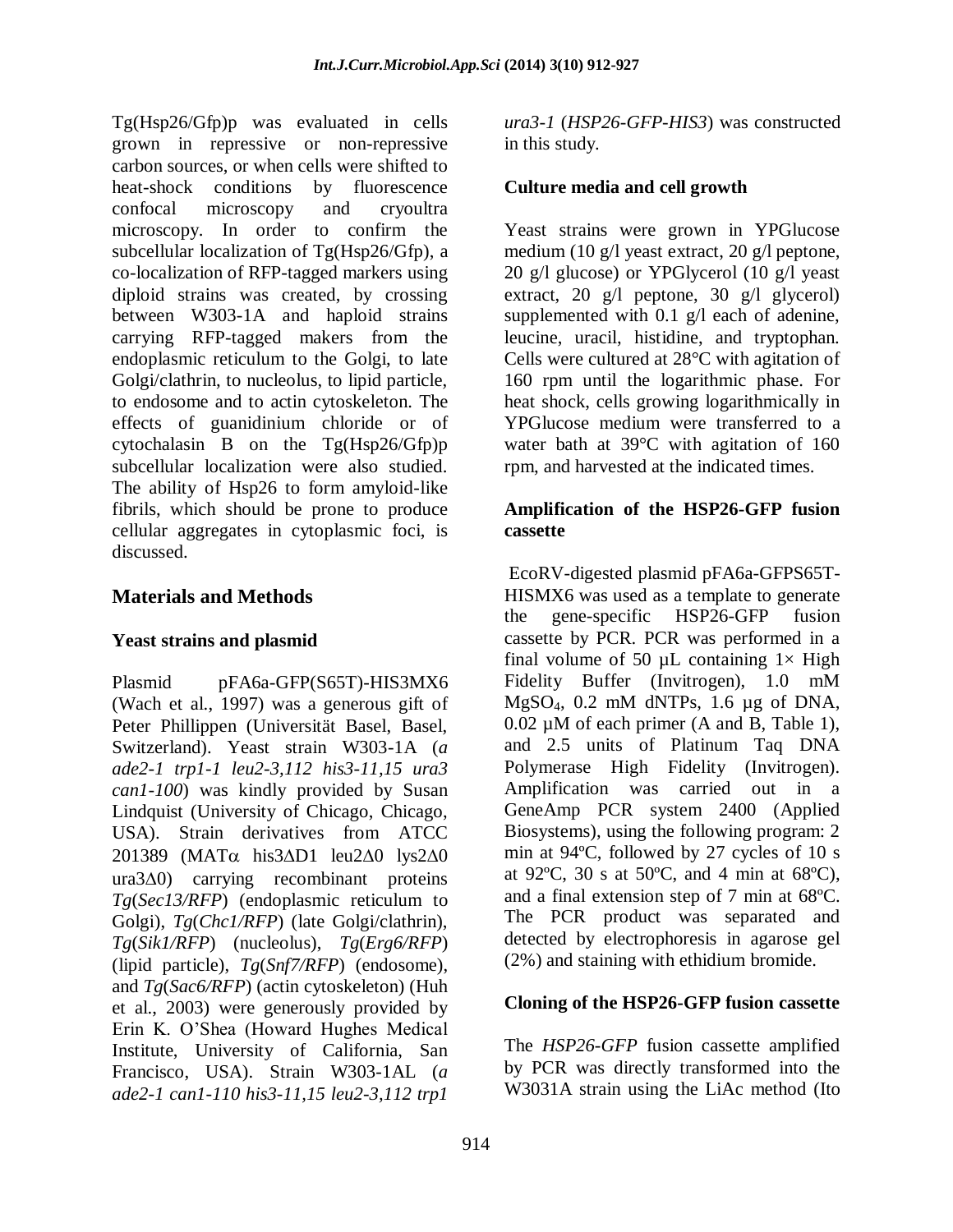et al*.*, 1983). Clones carrying the chromosomal *HSP26-GFP* fusion gene were selected by plating on YNB medium (6.7 g/l Yeast Nitrogen Base w/o Amino Acids, from Difco, and 20 g/l glucose) with auxotrophic supplements (10 μg/ml) minus histidine. Correct insertion of the *HSP26- GFP* fusion cassette in the *HSP26* locus was confirmed by PCR using primers C and D (Table 1), using the following program: 2 min at 94ºC, followed by 30 cycles of 10 s at 92 $^{\circ}$ C, 30 s at 55 $^{\circ}$ C, and 4 min at 68 $^{\circ}$ C), and a final extension step of 7 min at 68ºC. The PCR product was fractioned on 2% agarose gel electrophoresis and stained with ethidium bromide.

### **DNA and protein extraction from yeast cells**

DNA was extracted from yeast cells using the Y-DER yeast DNA Extraction Reagent Kit (Pierce) according to the manufacturer's instructions. Cell-free extracts for analysis of Hsp26 expression were obtained by grinding yeast cells with glass beads, as previously described (Ferreira et al., 2006).

# **SDS-PAGE and Western blotting**

Cell-free extract (100 µg of protein) was fractioned on 12.5% SDS-PAGE and electrophoretically transferred to a nitrocellulose membrane. After incubation with protein A-purified rabbit polyclonal IgG anti-Hsp26 (Silva et al., 1994), the blotting was revealed with goat anti-rabbit IgG conjugated to horseradish peroxidase, and developed with diaminobenzidine and  $H_2O_2$  plus COCl<sub>2</sub> to enhance sensitivity.

# **Co-localization of Hsp-GFP with RFPtagged reference proteins**

W303-1AL was crossed with strains carrying RFP-tagged reference proteins (Huh et al., 2003). Diploid cells growing exponentially in glycerol were analyzed by fluorescence confocal microscopy as described below.

# *Heat-shock treatment*

Yeast cells were grown in 500 mL Erlenmeyer flasks containing 100 mL of YPglucose medium at 28°C under agitation of 160 rpm until the exponential growth phase. The cultures were transferred to a water bath at 39° and incubated up to 60 min under agitation of 160 rpm.

## **Treatment of yeast cells with guanidinium chloride**

Yeast cells were grown in 500 mL Erlenmeyer flasks containing 100 mL of YPglycerol medium at 28°C under agitation of 160 rpm until the exponential growth phase, in the presence or in the absence of 5 mM guanidinium chloride. In some experiments, cells were grown in YPglucose medium at 28°C under agitation of 160 rpm until the exponential growth phase, guanidinium chloride was added to the medium at a final concentration of 5 mM, and the cells were incubated for 3 h in the presence of the drug; the cells were then submitted to the heat-shock treatment in the presence of the drug, as described above.

### **Treatment of yeast cells with cytochalasin B**

The Hsp26-GFP/Sac6-RFP diploid strain was grown in 500 mL Erlenmeyer flasks containing 100 mL of YPglycerol medium at 28°C under agitation of 160 rpm until the exponential growth phase, in the presence or absence of 200 nM cytochalasin B (CB) added from a 5.2 mM stock solution in dimethyl sulfoxide (DMSO). Controls were performed in the presence of DMSO without CB.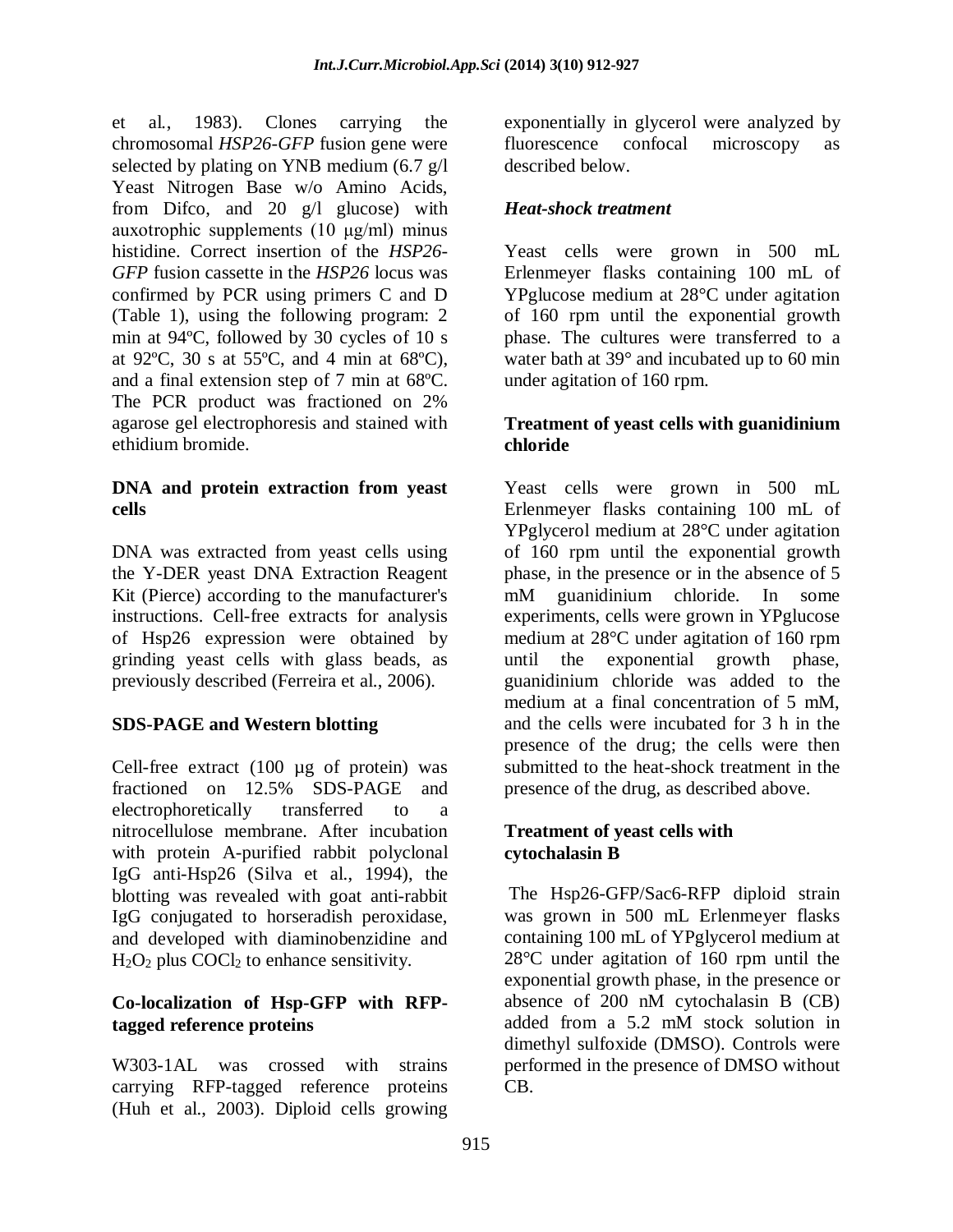### **Fluorescence confocal microscopy**

To observe the distribution of the GFP and RFP-tagged proteins, cells (1 mL) were harvested by centrifugation at 5,000 g for 3 min, washed three times with distilled water, fixed in 1 mL of 3.7% formaldehyde for 30 min at room temperature, and pelleted. Cells were then resuspended in phosphatebuffered saline, mounted in 10% Mowiol 4- 88 solution (diluted 1:1 v/v), and observed in a LSM 510 confocal laser scanning inverted microscope (Carl Zeiss, Germany), using a 63X oil-immersion objective. GFP fluorescence was detected with laser excitation at 489 nm and fluorescence detection at 509 nm, using a BP 505-530 filter. RFP fluorescence was detected with laser excitation at 584 nm, and fluorescence detection at 607 nm, using a BP 560-615 filter.

### **Cryoultramicrotomy and Immunocytochemistry**

After chemical fixation (4% paraformaldehyde, 0.1% glutaraldehyde in cacodylate buffer, pH 7.2, overnight at 4°C), the cells were washed three times with PBS and incubated with 50 mM NH4Cl for 30 min at room temperature. Specimens were infused in 25% (w/v) polyvinylpyrrolidone and 2.3 M sucrose for 30 min, and then plunged into liquid nitrogen. They were transferred to a cryoultramicrotome (RMC CR2000), and sections were obtained in a temperature range of -80 to -100°C, collected on nickel grids coated with Formvar film and carbon, washed in PBS, and incubated with anti-Hsp26 antibody (Silva et al., 1994) for 1 h at room temperature. Grids were washed in PBS and incubated with anti-rabbit IgG antibody labeled with colloidal gold (10 nm). Following the wash in PBS, the specimens were embedded in a mixture of 9:1 (v/v) of

3% polyvinyl alcohol and uranyl acetate, and observed in a Zeiss-902 Transmission Electron Microscope (Tokuyasu, 1986).

# **Results and Discussion**

## *GFP-tagged Hsp26 construction*

The wild-type *S. cerevisiae HSP26* gene was replaced by a *Tg*(*HSP26/GFP*) chimeric gene, using the fusion/selection module of the plasmid pFA6a-GFP(S65T)-HIS3MX6 (Wach et al., 1997). The *Tg*(*Hsp26/Gfp)* construct contains the entire sequence coding for the native Hsp26p (residues 1 to 213) fused in frame to the coding sequence of *Aequorea victoria* green fluorescent protein (GFP), integrated in the *HSP26* locus, where its expression is under the control of the native *HSP26* promoter. The sequence was amplified by PCR, using a hybrid primer pair targeting for flanking sequences in GFP(S65T)-HIS3MX6 fusion/selection module containing specific extensions to the 3' end of the chromosomal *HSP26*. The PCR-amplified module was cloned into strain W303-1A and integrated in the *HSP26* locus by *in vivo* homologous recombination. The *Tg*(*HSP26/GFP*) chimeric gene in the genome of the recombinant strain was confirmed by PCR, using chromosomal DNA as a template and primers C and D (Table 1). The amplification produced the expected 3400 bp fragment (instead of the 1180 bp amplicon found in wild-type cells). The expression of the recombinant protein was confirmed by Western blotting analysis, using a specific polyclonal anti-Hsp26 antibody (Silva et al., 1994) as a probe. The 26kDa reactive band corresponding to the Hsp26p monomer in the wild-type strain was replaced by a 54kDa reactive band expected for the Tg(Hsp26/Gfp) chimeric protein (data not shown).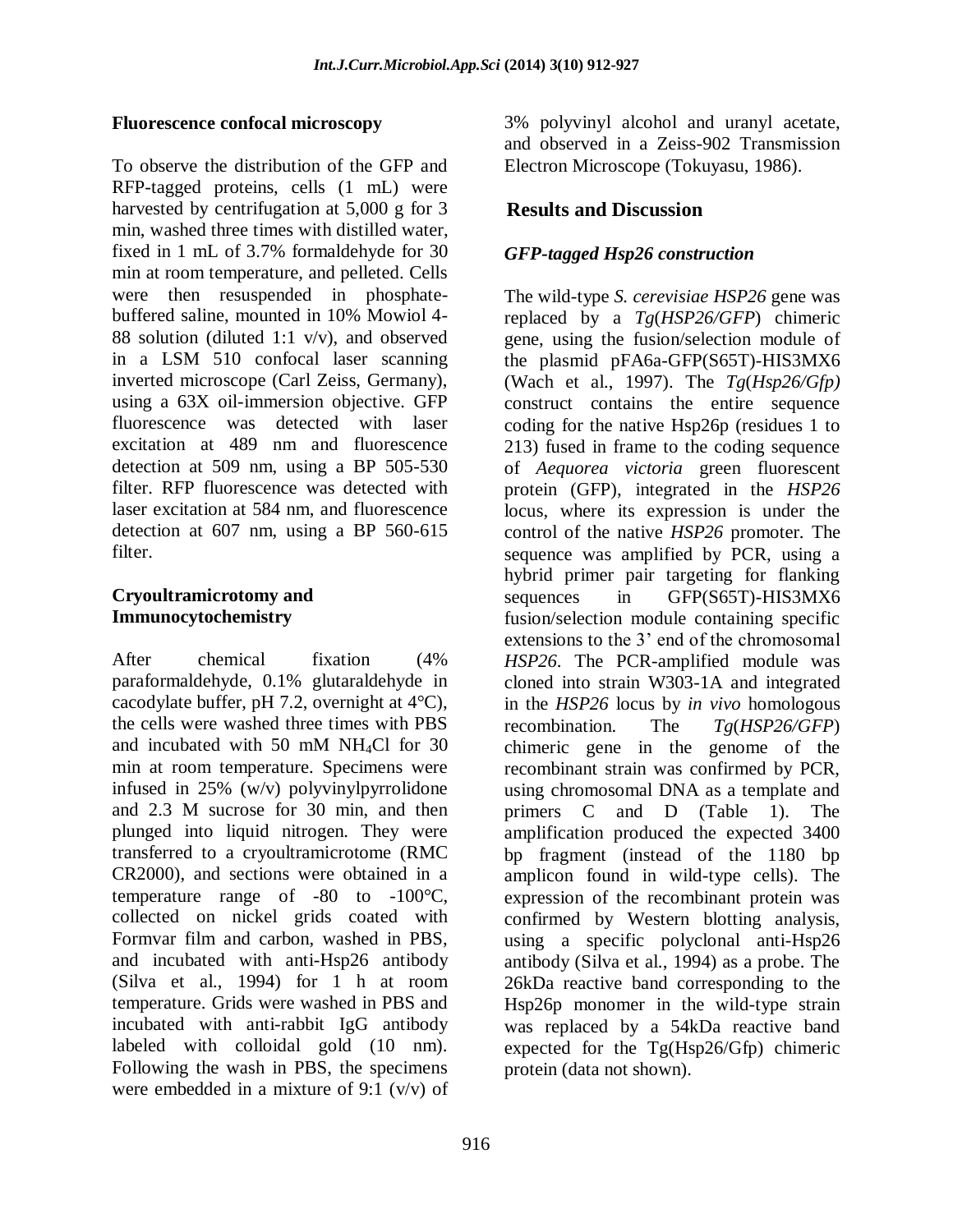### **GFP-tagged Hsp26 is localized to cytoplasmic foci**

No Tg(Hsp26/Gfp) fluorescence was detected in yeast cells at exponential growth in glucose at 28°C (Figure 1A), in agreement with previously reported results on the repression of the *HSP26* promoter during fermentative growth (Silva et al., 1994; Wotton et al., 1996). However, if these cells were shifted to 39°C for 60 min, or if yeast cells were grown exponentially in glycerol as the carbon source at 28°C, Tg(Hsp26/Gfp)p was found concentrated in 1-3 well-defined spots inside the cells (Figure 1 B and C),and the spots were more intense and rounder in glycerol cells.

Co-localization assays using a strain expressing Tg(Hsp26/Gfp), stained with bisbenzimide, clearly demonstrated that the Tg(Hsp26/Gfp)p spots were localized in the region termed the juxtanuclear quality control compartment (JUNQ) in the cytoplasm from heat-shocked and in glycerol-grown cells (Figure 2A and B, respectively). These results partially conflict with an earlier report by Rossi and Lindquist (1989), who found Hsp26p in the cell nucleus after heat shock, and in the cytoplasm under all other conditions tested.

### **Native Hsp26 is localized to cytoplasmic foci**

It was speculated that the localization of the Tg(Hsp26/Gfp) protein to cytoplasmic foci could be an artefact, as a consequence of the formation of protein aggregates by the expression of the heterologous protein in yeast. The subcellular localization of native Hsp26p was assessed by immunoelectron microscopy, using thin sections of yeast cells obtained by cryoultramicrotomy and an anti-Hsp26-specific antibody. The results obtained by immunoelectron microscopy

evidenced two electron-dense membranefree cytoplasmic regions labeled with the anti-Hsp26 antibody (CF), one of them located at the JUNQ (Figure 3A), in agreement with the confocal microscopy results.

In addition to the cytoplasmic foci, the cell wall was heavily labeled (Figure 3B, arrow). However, the binding of the antibody to the yeast cell wall may be a rather unspecific phenomenon, probably due to the presence of a lectin-like activity in this structure, which is able to bind to the carbohydrate portion of the IgG (Susek and Lindquist, 1989). The coincidence of Tg(Hsp26/Gfp)p and native Hsp26 localization to a few cytoplasmic foci suggests that the observed Hsp26p localization has a physiological role.

To evaluate if Hsp26p could be detected in any minute subcellular organelle in the cytoplasm, the co-localization of Tg(Hsp26/Gfp)p with the RFP-tagged markers Tg(Sec13/RFP)p (endoplasmic reticulum to Golgi), Tg(Chc1/RFP)p (late Golgi/clathrin), Tg(Sik1/RFP)p (nucleolus), Tg(Erg6/RFP)p (lipid particle), Tg(Snf7/RFP)p (endosome), and Tg(Sac6/RFP)p (actin cytoskeleton) was investigated, using diploid strains created by crossing between W303-1A and haploid strains carrying RFP-tagged makers (Huh et al., 2003). No evidence was obtained for the co-localization of  $Tg(Hsp26/Gfp)p$  to these subcellular markers used (results not shown).

### **Time-dependent aggregation of Tg(Hsp26/Gfp) during heat shock**

To determine the kinetics of formation of Hsp26p-containing cytoplasmic foci, the distribution of the Tg(Hsp26/Gfp) fluorescence following the heat shock treatment was evaluated (Figure 4). As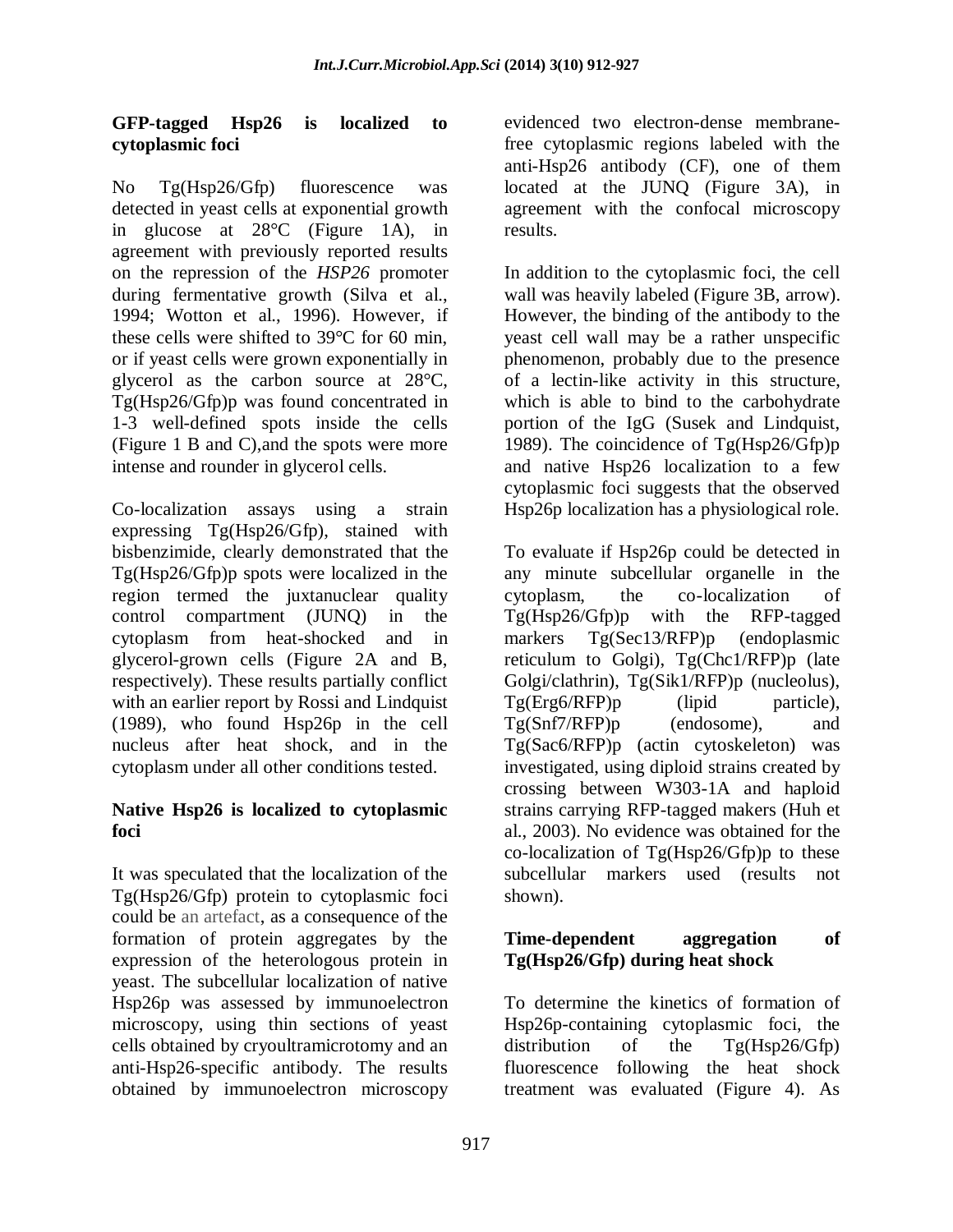previously shown, unstressed glucose cells do not show any detectable signal (Figure 4A). Thirty min after the beginning of the heat treatment, the Tg(Hsp26/Gfp) fluorescence, which had been dispersed through the entire cytoplasm, started to show a punctuated pattern, with a few nucleation points for foci formation (Figure 4B). After 60 and 90 min of temperature shift, the punctuated pattern formed by Tg(Hsp26/Gfp) gradually coalesced into easily discernible foci (Figure 4C and D). Since the aggregation of Tg(Hsp26/Gfp) was not a synchronous event, cells in different stages of foci formation could be observed at any time (Figure 4B and C), and the coalescence of Tg(Hsp26/Gfp)p fluorescence continued over 90 min. If a delay occurred during the fixation of heatshocked cells, the Tg(Hsp26/Gfp) containing focus was as sharp as those found in glycerol-grown cells (result not shown).

## **Functional analysis of Tg(Hsp26/Gfp) aggregation**

Hsps are emerging as drug targets in cancer, neurodegenerative disorders, and other diseases (Evans et al., 2010; Douglas and Dillin, 2010), generating interest in better understanding of how they coordinate protein quality-control decisions.

Yeast self-perpetuating amyloids (prions) provide a convenient model for studying the cellular control of highly ordered aggregates involved in mammalian protein assembly disorders. The ability of an amyloid to propagate a prion state in yeast is determined by its interactions with the stress-inducible chaperone Hsp104, while Hsp26 protects its substrates from acute denaturation (Chernoff, 2007; Walter et al., 2011).

In the W303-1A yeast strain used in the

assays, the presence of  $[PIN^+]$  prion derived from Rqn1 protein was reported (True et al., 2004; Sondheimer and Lindquist, 2000). Guanidinium chloride causes protein unfolding by interacting with the unfolded protein, and the change in Gibbs energy upon unfolding varies linearly with the molarity (M) of GdmCl (Grimminger et al., 2004).

To obtain new evidence on Tg(Hsp26/Gfp) aggregation, the effect of guanidinium chloride on the formation of cytoplasmatic foci was tested. In cells cultured in glycerol medium at 28°C in the presence of 5 mM GdmCl, the Tg(Hsp26-Gfp)p showed a different localization from the originally concentrated cytoplasmic foci, to a rather diffused one, although homogeneously distributed throughout the cytoplasm (Figure 5A). These results raised the possibility that the bulk of Hsp26 could be associated with prion aggregates. Additionally, when 5 mM GdmCl was added to exponential glycerolgrown cells after the cytoplasmic foci had already formed, no effect on the morphology of those structures was observed, at least up to 3 h of incubation (data not shown), indicating that GmdCl could act on a step before foci formation but not on disassembling foci (i.e., as a consequence of its chaotropic action). This accords with studies that reported that the cure effected by GmdCl is dependent on cell division (Byrne et al., 2007). A similar effect, although less evident, was observed when exponential glucose-grown cells were treated with 5 mM GmdCl for 3 h before heat shock (Figure 5B).

Another experiment using cytochalasin B was carried out. This reagent represses the motile functions (chemotaxis and phagocytosis) and inhibits the formation of cytoplasmic foci by prions or other nonnative proteinaceous structures that are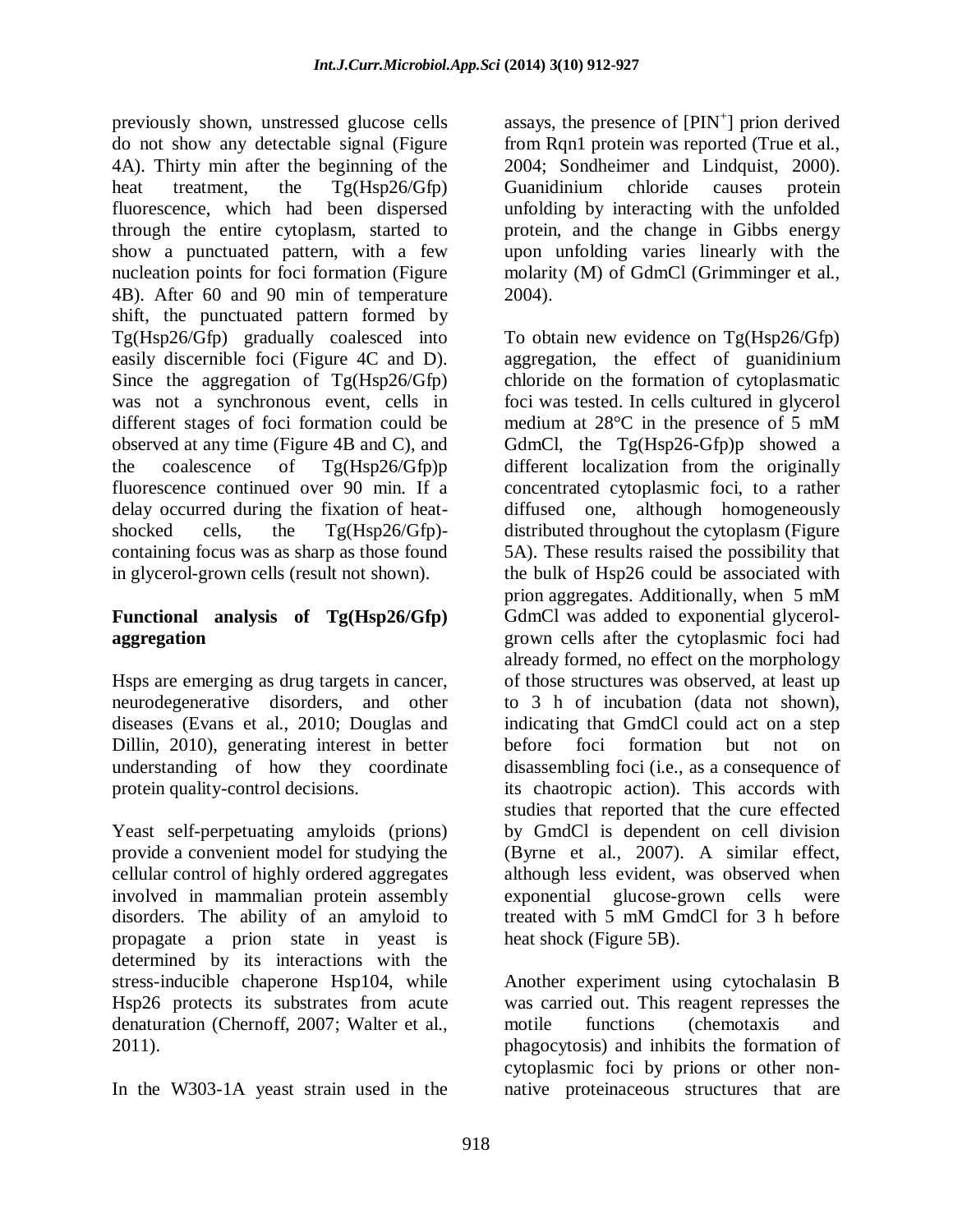dependent on the microtubule cytoskeleton in mammalian cells (Johnston et al., 1998; Kopito, 2000). In yeast, aggregation of nonnative proteins in cytoplasmic foci could be promoted by the microtubules (Muchowski et al., 2002) or by the microfilament network (Ganusova et al., 2006) in a substrate-dependent manner. However, another report has attributed the aggregation of proteins containing polyglutamine domains to the disassembly of the actin cytoskeleton (Meriin et al., 2007). To test the effect of cytochalasin on Tg(Hsp26/Gfp) foci formation, cells were grown in glycerol medium containing 0.2 µM cytochalasin B. A different pattern of Tg(Hsp26/Gfp)p and actin localization was observed, where the formation of foci was inhibited, and the fluorescence was homogeneously distributed in the cytoplasm (Figure 6B). Furthermore, the actin patches were disorganized and concentrated in a different cytoplasmic focus (Figure 6B). In untreated cells, Tg(Hsp26/Gfp)p was concentrated in the cytoplasmic foci, and actin was distributed in spots concentrated around the cell periphery (Figure 6A).

A similar result was found when yeast cells exponentially grown in glucose medium were incubated for 3 h at 28 °C with 0.2  $\mu$ M cytochalasin B prior to heat shock treatment (Figure 6D). However, the result was less impressive, because the diffused pattern of Tg(Hsp26/Gfp)p was observed in 39 % of the treated cells. It seems that the intact actin cytoskeleton is essential for the formation of Hsp26-containing foci.

Coincidently, the foci localization observed for Tg(Hsp26/Gfp)p resembles the dotted cytoplasmic pattern displayed by yeast prions (Kawai-Noma et al., 2006; Vitrenko et al., 2007).

In our laboratory, using different techniques,

the Hsp26 was found in the cytoplasm (Silva et al., 1994), with no evidence for the protein localization in the nucleus. These results are in agreement with those described in the present study, now using the Tg(Hsp26/Gfp) fusion protein as a reporter. The *Tg(Hsp26/Gfp)* construct contains the entire sequence coding for the native Hsp26p, and its expression is under the control of the native *HSP26* promoter so it can be considered that the construct can simulate the localization of the native Hsp26. The intracellular localization of Tg(Hsp26/Gfp)p fluorescence in cytoplasmic spots was corroborated by the results of the immunolocalization technique, which showed the Hsp26 concentrated in two cytoplasmic electron-dense spots. The use of the cryoultramicrotome technique to obtain thin sections suitable for immunolocalization was probably crucial to the preservation of this structure, because conventional chemical fixation and embedding of specimens in resin are accompanied by many artifacts, including postmortem structural alterations (Saga, 2005).

The information available in the literature is ambiguous concerning the Hsp26 localization. In a global analysis for protein localization in yeast, Hsp26 was found distributed primarily in the mitochondria (0.34%) and in a transmembrane environment, but with no nuclear localization (Kumar et al., 2002). On the other hand, Hsp26 was found punctuated in the cytosol, under several different experimental conditions (Huh et al., 2003).

Perhaps the contradictory results for the localization of Tg(Hsp26/Gfp)p to cytoplasmic foci could be interpreted as a result of its association with denatured proteins or with yeast prion, or also due to its ability to form amyloid fibrils, when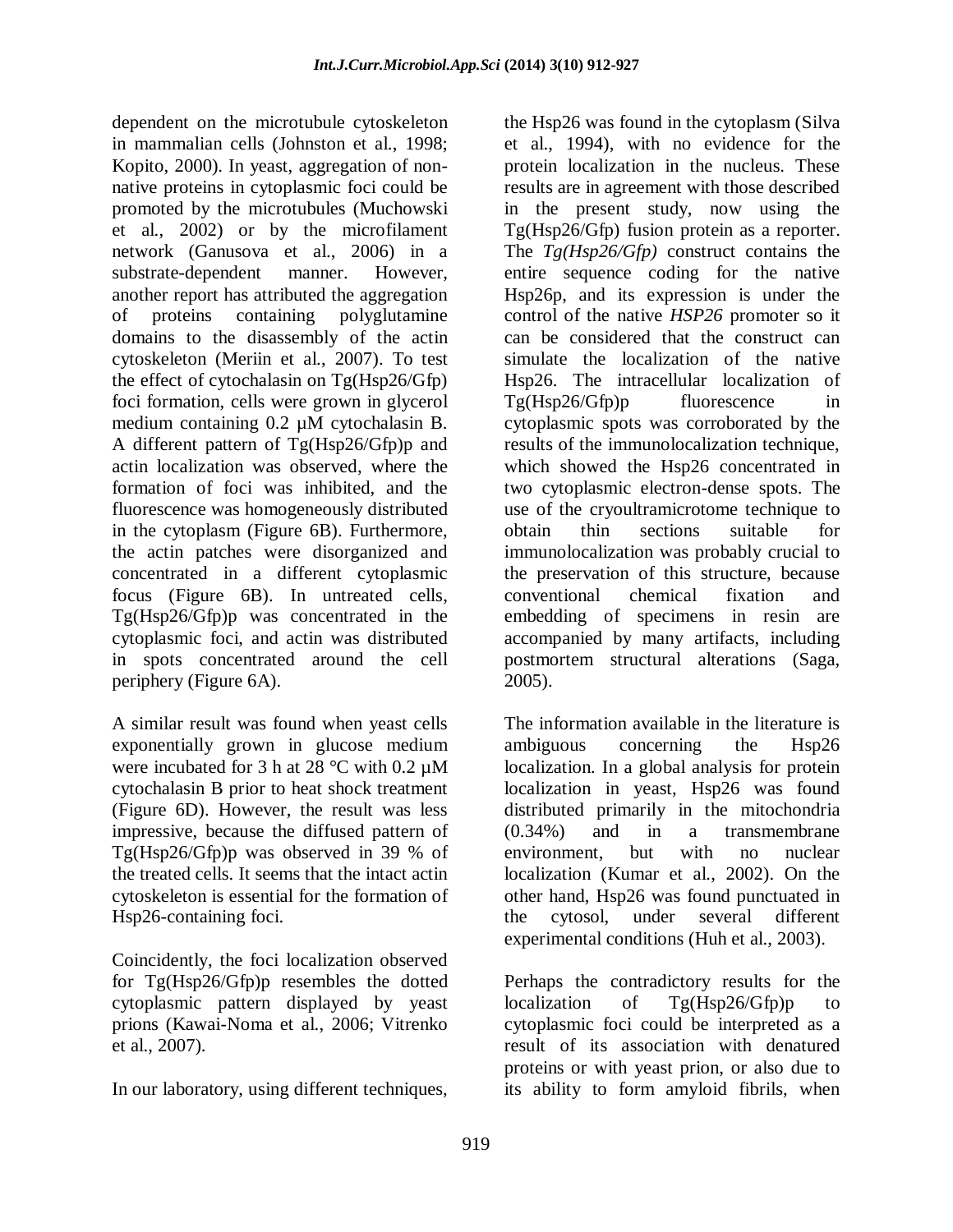Hsp26 by itself could form aggregated structures.

A very speculative hypothesis can be suggested regarding the identity of the above cytoplasmic structure, considering the wellcharacterized mammalian aggresome. However, the property of Hsp26p of complexing with denatured proteins (Haslbeck et al., 2004), in addition to the resemblance between the pattern of localization observed for Tg(Hsp26/Gfp)p and the dotted cytoplasmic pattern displayed by yeast prions (Vitrenko et al., 2007), suggest the possibility that the above cytoplasmic structure is identical to the mammalian aggresome. Since the aggresome and aggregated prion display similar morphology, it can be argued that the Hsp26 localization in cytoplasmic foci could be due to its association with denatured proteins, forming protein aggregates; or with [PIN<sup>+</sup> ], a prion commonly found in the *S. cerevisiae* strain W303-1A used in this study (True et al., 2004).

In yeasts, the factors necessary to form the inclusion body/ aggresome have not been thoroughly characterized. Aggregation of non-native proteins in cytoplasmic foci has been described as dependent on an intact microtubule network (Muchowski et al., 2002) or on an intact microfilament network and on components of the endocytic pathway (Ganusova et al., 2006), using different aggregation-prone reporter proteins.

### **Figure.1 Localization of Tg(Hsp26/GFP) fluorescence in** *Saccharomyces cerevisiae*

**(A)** W303-1AL cells grown in YPGlucose medium at 28 °C until the exponential growth phase. (**B)** W303-1AL cells grown in YPGlucose medium at 28 °C until the exponential growth phase and held at 39 °C for 60 min. **C**. W303-1AL cells grown in YPGlycerol medium at 28 °C until the exponential growth phase.

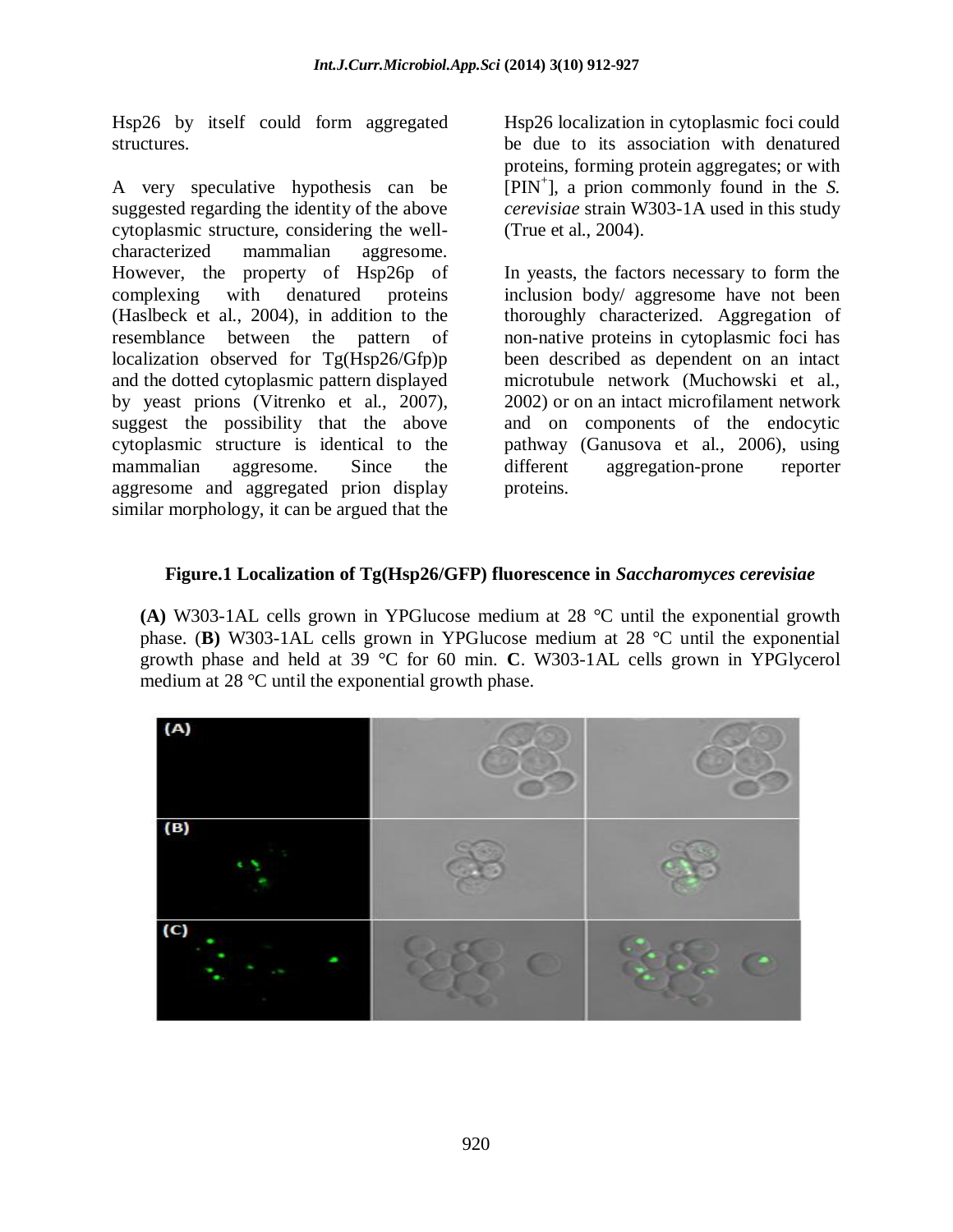#### **Figure.2 Co-localization of Tg(Hsp26/GFP)p fluorescence with bisbenzimide and MitoTracker CM-H2XRos Red**

**(A)** W303-1AL cells grown in YPglucose were held at 39 °C for 60 min. (**B**) W303-1AL cells grown in YPGycerol at 28 °C. The cells were stained with MitoTracker CM-H<sub>2</sub>XRos Red (red), fixed with formaldehyde and then stained with bisbenzimide (blue). Tg(Hsp26/GFP) is green.



#### **Figure.3 Immunoelectronmicroscopy of Heat-shocked Yeast Cell**

Yeast cells were grown in YPGlucose medium and held at 39 °C for 60 min. Sections were stained with a specific anti-Hsp26 antibody. Immunoelectron microscopy evidenced two electron-dense membrane-free cytoplasmic regions, labeled **(A)**. In addition to the cytoplasmic foci, the cell wall was also heavily labeled **(B, arrow**).

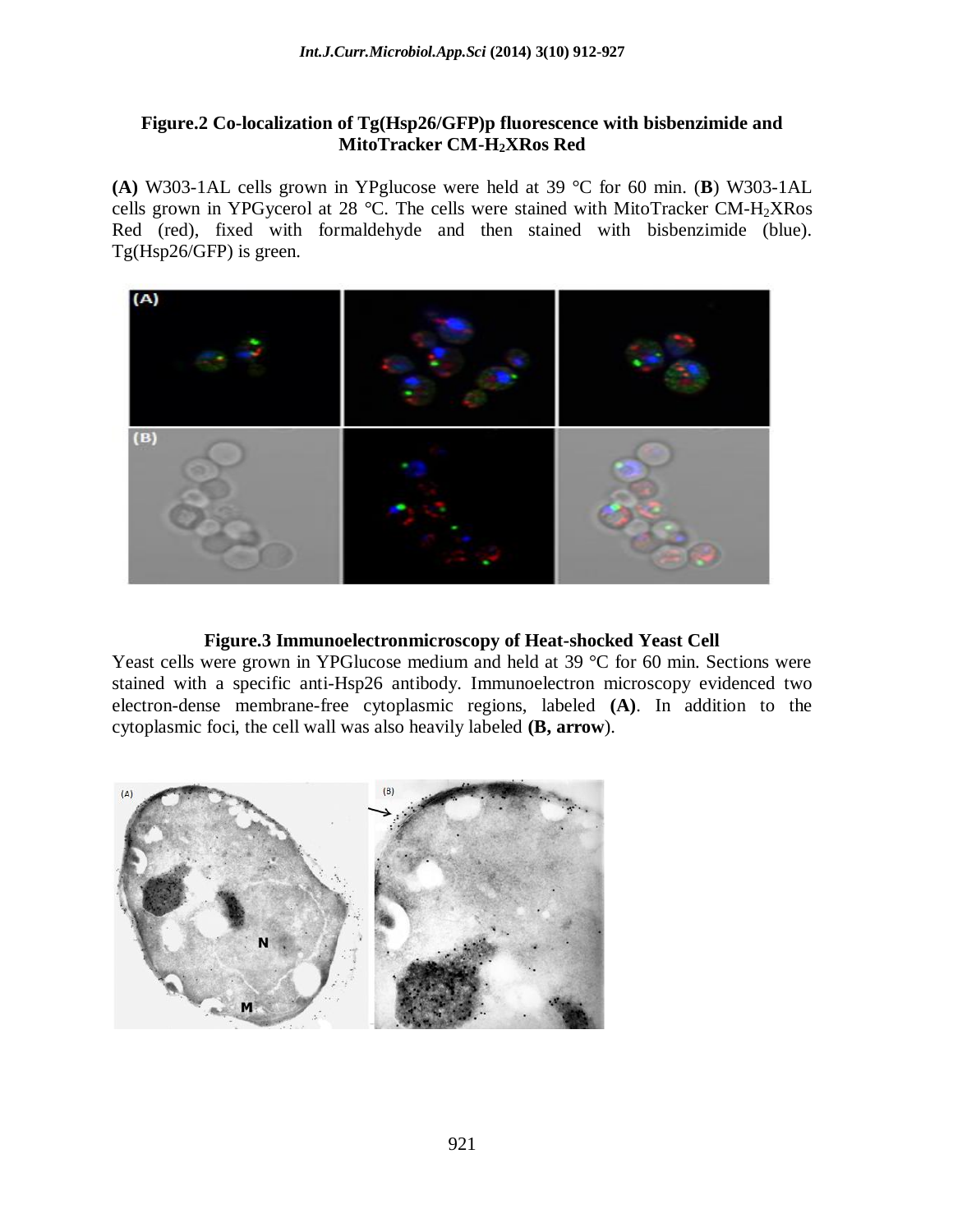**Figure.4 Time-dependent concentration of Hsp26 into cytoplasmic foci** W303-1AL exponential cells grown in YPGlucose medium were held at 39 °C, and the fluorescence of Tg(Hsp26/Gfp)p was observed at times zero **(A)**, 30 **(B)**, 60 **(C)**, and 90 min **(D).**



**Figure.5 Effect of guanidinium chloride on the cellular localization of Tg(Hsp26/GFP)p** Exponential W303-1AL cells grown at 28 °C in YPGlycerol in the presence of GdmCl (5 mM) (**A**). W303-1AL cells grown in YPGlucose medium at 28°C, and incubated with GdmCl (5 mM) for 3 h prior to being held at 39 °C for 90 min **(B)**.

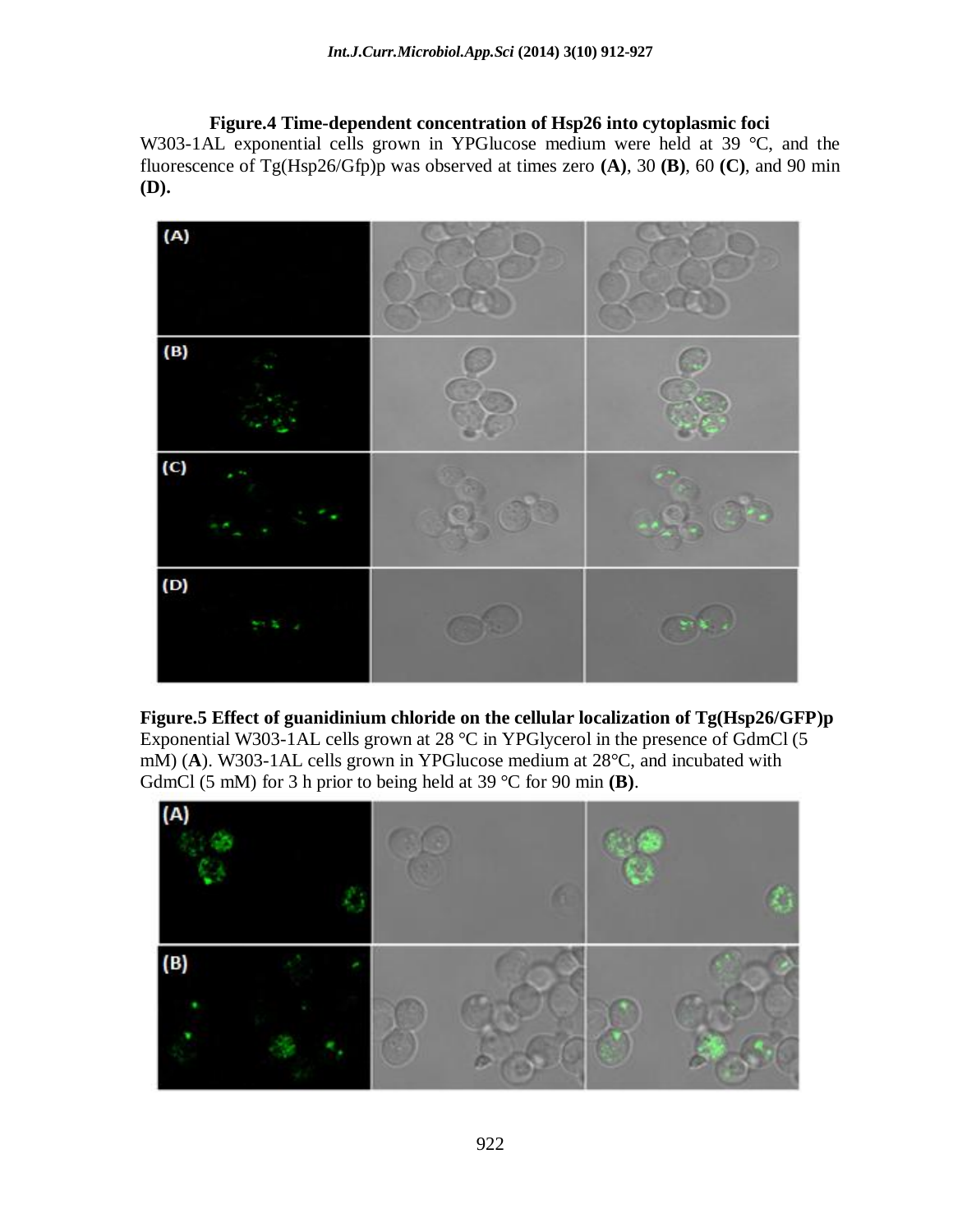**Figure.6 Effect of cytocalasin B on the localization of Tg(Hsp26/GFP)p** [Tg(Hsp26/GFP)/ Tg(Sac6/RFP)] diploid cells were grown in YPGlycerol medium at 28 °C with DMSO  $(1 \mu L)$ , in the absence  $(A)$  or the presence of CB  $(0.2 \mu M)$ . **(B)**  $[Tg(Hsp26/GFP)/Tg(Sac6/RFP)]$  diploid cells were grown in YPGlucose medium at 28 °C and held at 39 °C for 60 min **(C);** or incubated for 3 h at 28 °C in the presence of CB (0.2 M) before heat shock **(D)**.



#### **Acknowledgements**

This study was supported by the Fundação de Amparo à Pesquisa Carlos Chagas Filho do Estado do Rio de Janeiro (FAPERJ) and the Coordenação de Aperfeiçoamento de Pessoal de Nível Superior (CAPES). We thank Marcos Farina (Instituto de Ciências Biomédicas, Universidade Federal do Rio de Janeiro, Brazil) for his assistance with sample preparation for electron microscopy analysis and electron microscope operation.

#### **References**

- Adhikari, A. S., Sridhar Rao, K., Rangaraj, N., Parnaik, V.K. and Mohan Rao, Ch. 2004. Heat stressinduced localization of small heat shock proteins in mouse myoblasts: intranuclear lamin A/C speckles as target for alphaB-crystallin and Hsp25. Exp. Cell Res. 299: 393-403.
- Amorós, M. and Estruch, F. 2001. Hsf1p and Msn2/4p cooperate in the expression of *Saccharomyces cerevisiae* genes HSP26 and HSP104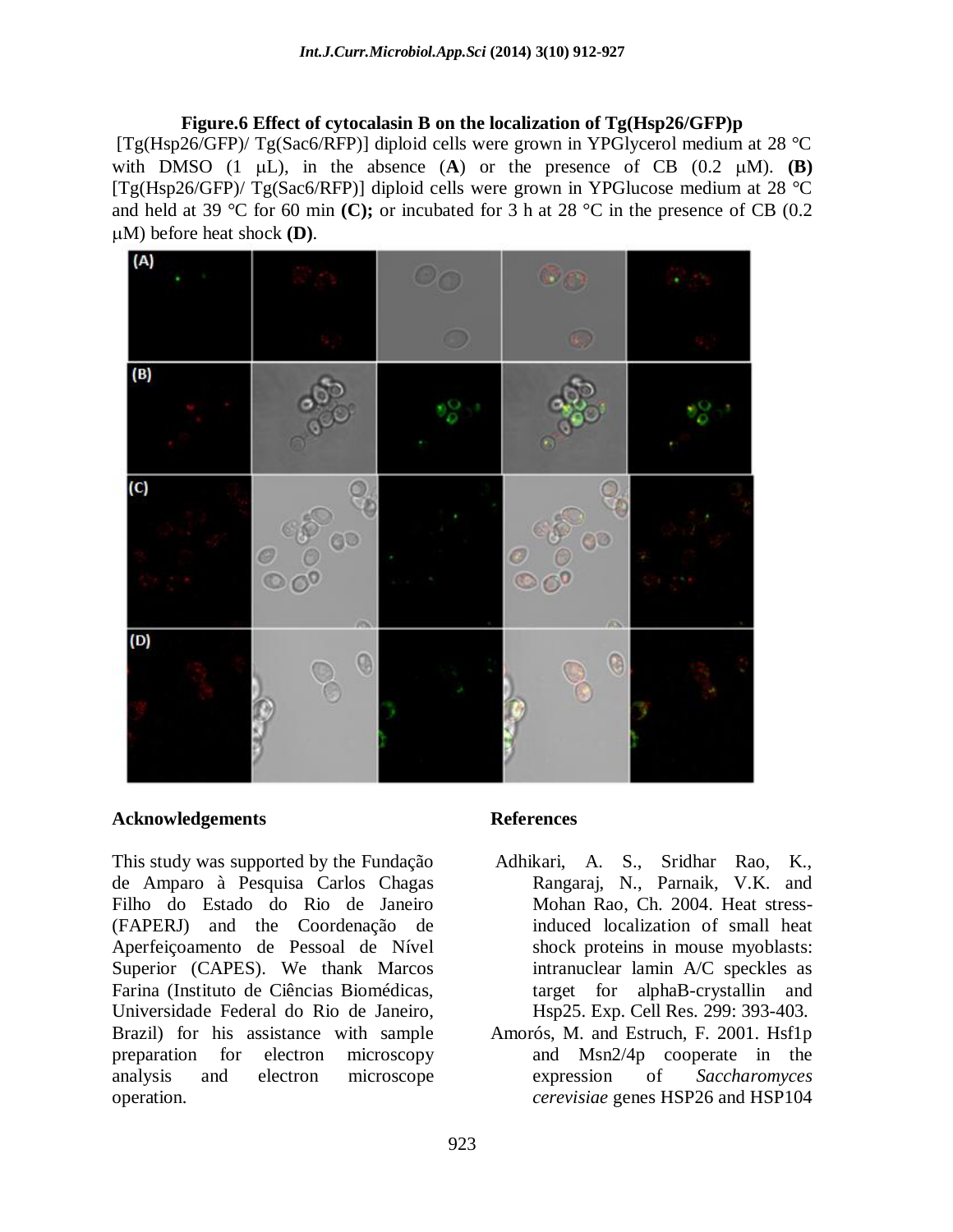in a gene- and stress type-dependent manner. Mol. Microbiol. 39: 1523- 1532.

- Byrne, L. J., Cox, B. S., Cole, D. J., Ridout, M. S., Morgan, B. J. T. and Tuite, M. F. 2007. Cell division is essential for elimination of the yeast  $[PSI^+]$ prion by guanidine hydrochloride. Proc. Natl. Acad. Sci. USA 104: 11688-11693.
- Cashikar, A. G., Duennwald, M. and Lindquist, S. L. 2005. A Chaperone Pathway in Protein Disaggregation Hsp26 Alters the Nature of Protein Aggregates to Facilitate Reactivation by Hsp104. J. Biol. Chem. 280: 23861–23868. Chernoff, Y.O. 2007. Stress and

prions: Lessons from the yeast model. FEBS Letters 581: 3695– 3701.

- de Jong, W. W., Caspers, G. J. and Leunissen, J. A. 1998. Genealogy of the alpha-Crystallin/ Small Heat-Shock Protein Superfamily. Int. J. Biol. Macromol. 22: 151-162.
- Douglas, P. M., and Dillin, A. 2010. Protein homeostasis and aging in neurodegeneration. J. Cell Biol. 190: 719–729.

Evans, C. G., Chang, L., and Gestwicki, J. E. 2010. Heat shock protein 70 (Hsp70) as an emerging drug target. J. Med. Chem. 53: 4585– 4602.

- Ferreira, R. M., Andrade, L. R., Dutra, M. B., Souza, M. F., Paschoalin, V. M. F. and Silva, J. T. 2006. Purification and characterization of the chaperone-like Hsp26 from *Saccharomyces cerevisiae*. Protein Expr Purif 47: 384-392.
- Franzmann, T.M., Menhorn, P., Walter, S. and Buchner, J. 2008. Activation of the chaperone Hsp26 is controlled by the rearrangement of its

thermosensor domain. Mol. Cell. 29: 207-216.

- Ganusova, E. E., Ozolins, L.N., Bhagat, S., Newnam, G.P., Wegrzyn, R.D., Sherman, M.Y. and Chernoff, Y.O. 2006. Modulation of Prion Formation, Aggregation, and Toxicity by the Actin Cytoskeleton in Yeast. Mol. Cell Biol. 26: 617– 629.
- Grimminger, V., Richter, K., Imhof, A., Buchner, J. and Walter, S. 2004. The Prion Curing Agent Guanidinium Chloride Specifically Inhibits ATP Hydrolysis by Hsp104. J. Biol. Chem. 279: 7378-7383.
- Haslbeck, M., Ignatiou, A., Saibil, H., Helmich, S., Frenzl, E., Stromer, T., Buchner, J. J. 2004. A domain in the N-terminal part of Hsp26 is essential for chaperone function and oligomerization. Mol Biol 343: 445– 455.
- Haslbeck, M. 2002. sHsps and their role in the chaperone network. Cell Mol Life Sci. 59: 1649–1657.
- Haslbeck, M., Braun, N., Stromer, T., Richter, B., Model, N., Weinkauf, S. and Buchner, J. 2004. Hsp42 is the general small heat shock protein in the cytosol of *Saccharomyces cerevisiae*. EMBO J. 23: 638-649.
- Haslbeck, M., Miess, A., Stromer, T., Walter, S. and Buchner, J. 2005. Disassembling Protein Aggregates in the Yeast Cytosol. The Cooperation of Hsp26 with Ssa1 and Hsp104. J. Biol. Chem. 280: 23869–23875.
- Huh, W. K., Falvo, J.V., Gerke, L.C., Carroll, A.S., Howson, R.W, Weissman, J.S. and O'Shea, E.K. 2003. Global analysis of protein localization in budding yeast. Nature 425: 686-691.
- Ito, H, Fukuda, Y., Murata, K. and Kimura, A. 1983. Transformation of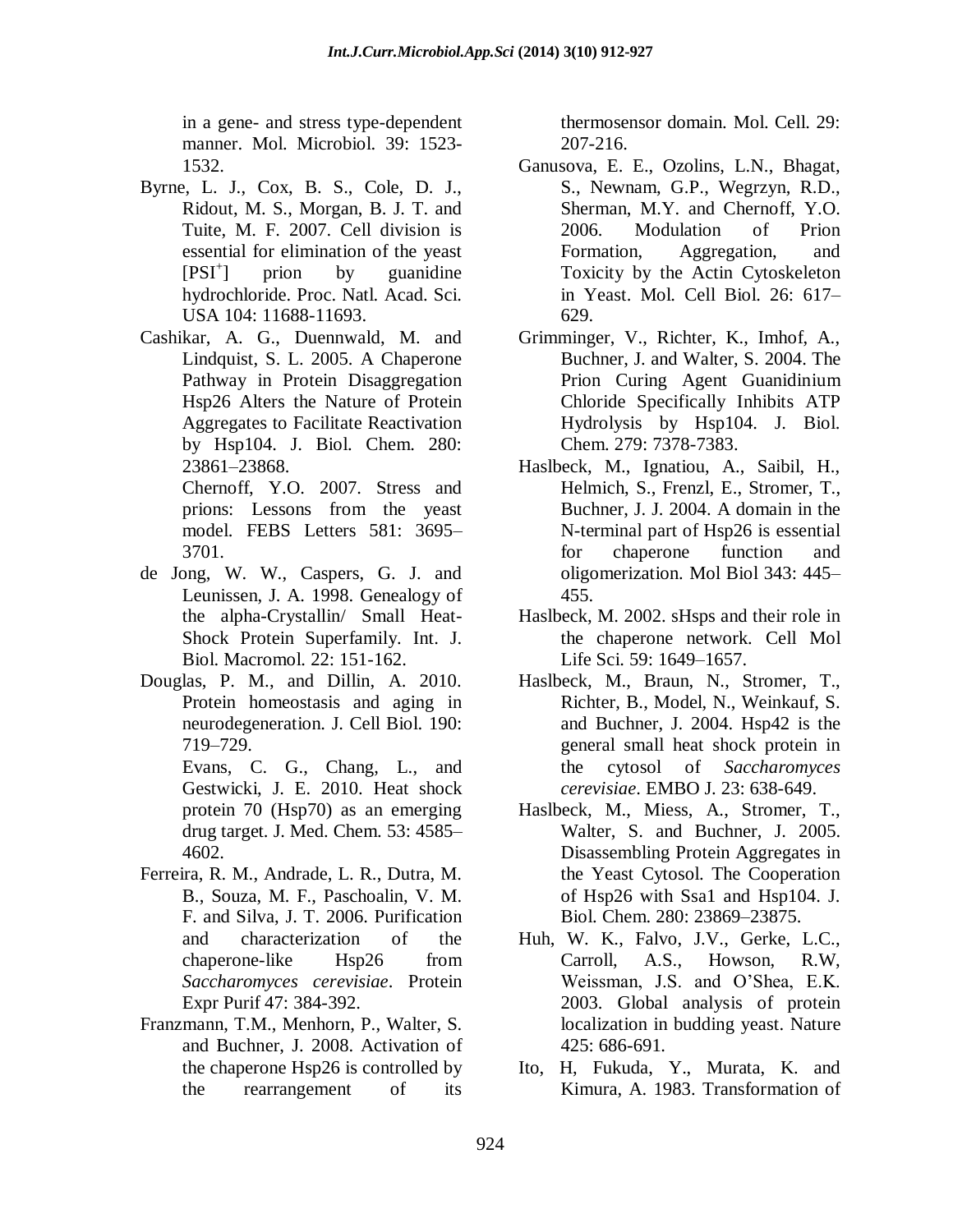intact yeast cells treated with alkali cations, J. Bacteriol. 153: 163-168.

- Johnston, J. A., Ward, C. L. and Kopito, R. R. 1998. Aggresomes: a cellular response to misfolded proteins. J. Cell Biol. 143: 1883–1898.
- Kawai-Noma, S., Ayano, S., Pack, C.-G., Kinjo, M., Yoshida, M., Yasuda, K. and Taguchi, H. 2006. Dynamics of yeast prion aggregates in single living cells. Genes Cells 11: 1085- 1096.
- Kim, K. K., Kim, R. and Kim, S.H. 1998. Crystal structure of a small heatshock protein. Nature 394: 595-599.
- Kopito, R. R. 2000. Aggresomes, inclusion bodies and protein aggregation. Trends Cell Biol. 10: 524–530.

Kumar, A., Agarwal, S., Heyman, J.A., Matson, S., Heidtman, M., Piccirillo, S., Umansky, L., Drawid, A., Jansen, R., Liu, Y., Cheung, K-H., Miller, P., Gerstein, M, Roeder, G.S. and Snyder, M. 2002. Subcellular localization of the yeast proteome. [Genes Dev.](http://www.ncbi.nlm.nih.gov/pubmed/11914276) 15; 16  $(6):707-19.$ 

- Lentze, N., Studer, S. and Narberhaus, F. 2003. Structural and functional defects caused by point mutations in the α-crystallin domain of a bacterial α-heat shock protein. J. Mol. Biol. 328: 927–937.
- Ma, C., Haslbeck, M., Babujee, L., Jahn, O. and Reumann, S. 2006. Identification and Characterization of a Stress-Inducible and a Constitutive Small Heat-Shock Protein Targeted to the Matrix of Plant Peroxisomes. Plant Physiol. 141: 47–60.
- Meriin, A. B., Zhang, X., Alexandrov, I.M., Salnikova, A.B., Ter-Avanesian, M.D., Chernoff, Y.O. and Sherman, M.Y. 2007.

Endocytosis machinery is involved in aggregation of proteins with expanded polyglutamine domains. FASEB Journal 21: 1915-1925.

- Muchowski, P. J., Ning, K., D'Souza-Schorey, C. and Fields, S. 2002. Requirement of an intact microtubule cytoskeleton for aggregation and inclusion body formation by a mutant huntingtin fragment. Proc. Natl. Acad. Sci. USA 99: 727–732
- Petko, L. and Lindquist, S. 1986. Hsp26 is not required for growth at high temperatures, nor for thermotolerance, spore development, or germination. Cell 45: 885-894.
- Rossi, J. M. and Lindquist, S. 1989. The intracellular location of yeast heatshock protein 26 varies with metabolism. J. Cell Biol. 108: 425– 439.
- Saga, K. 2005. Application of cryofixation and cryoultramicrotomy for biological electron microscopy. Med. Mol. Morphol. 38: 155–160.
- Silva, J. T., Vericimo, M.A., Floriano, W.B., Dutra, M.B. and Panek, A.D. 1994. On the Hsp26 of *Saccharomyces cerevisiae*. Biochem. Mol. Biol. Int. 33: 211-220.
- Sondheimer, N. and Lindquist, S. 2000. Rnq1: An Epigenetic Modifier of Protein Function in Yeast. Molecular Cell 5: 163–172.
- Stromer, T., Fischer, E., Richter, K., Haslbeck, M. and Buchner, J. 2004. Analysis of the Regulation of the Molecular Chaperone Hsp26 by Temperature-induced Dissociation: T N-Terminal Domain is Important for Oligomer Assembly and the Binding of Unfolding Protein. J. Biol. Chem. 279: 11222–11228.
- Studer, S., Obrist, M., Lentze, N. and Narberhaus, F. 2002. A critical motif for oligomerization and chaperone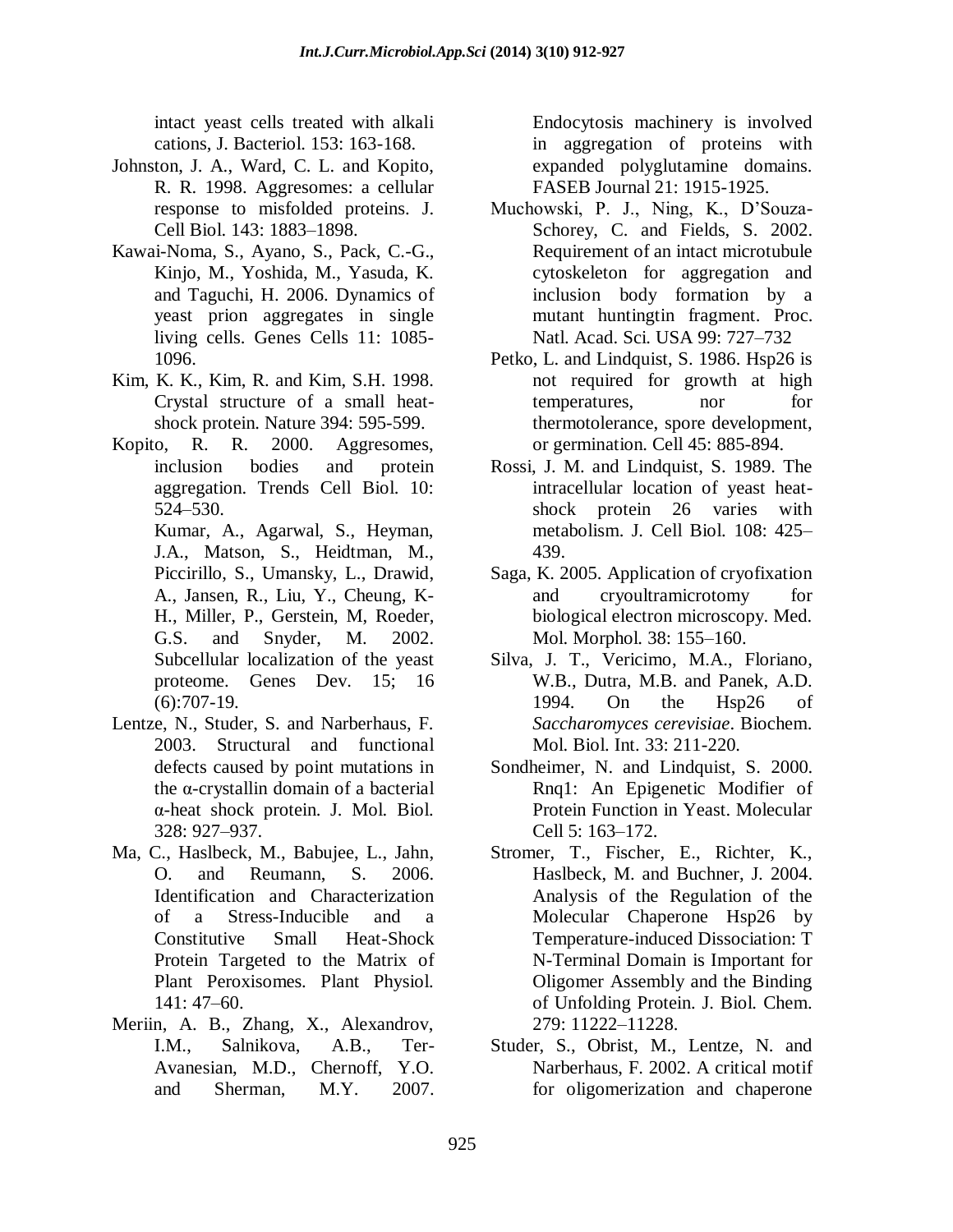activity of bacterial  $\alpha$ -heat shock proteins. Eur. J. Biochem. 269: 3578–3586

- Sugiyama, Y., Suzuki, A., Kishikawa, M., Akutsu, R., Hirose, T., Waye, M.M.Y., Tsui, S.K.W., Ohno, S. 2000. Muscle develops a specific form of small heat shock protein complex composed of MKB/HSPB2 and HSPB3 during myogenic differentiation. J. Biol. Chem. 275: 1095-1104.
- Tokuyasu, K.T. 1986. Application of cryoultramicrotomy to immunocytochemistry. J Microsc. 143: 139-149.
- True, H. L., Berlin, I. and Lindquist, S.L. 2004. Epigenetic regulation of translation reveals hidden genetic variation to produce complex traits. Nature 431: 184-187.
- Vitrenko, Y. A., Pavon, M.E., Stone, S.I. and Liebman, S. 2007. Propagation of the  $[PIN^+]$  prion by fragments of Rnq1 fused to GFP. Curr. Genet. 51: 309–319.
- Wach, A., Brachat, A., Alberti-Segui, C., Rebischung, C, and Philippsen, P. 1997. Heterologous HIS3 marker and GFP reporter modules for PCRtargeting in *Saccharomyces cerevisiae*. Yeast 13: 1065-1075.
- Walter, G. M., Smith, M.C., Wisén, S., Basrur, V., Elenitoba-Johnson, K.S.J., Duennwald, M.L., Kumar, A. and Gestwicki, J.E. 2011. Ordered Assembly of Heat Shock Proteins, Hsp26, Hsp70, Hsp90, and Hsp104, on Expanded Polyglutamine Fragments Revealed by Chemical Probes. JBC 286, 47: 40486–40493.
- White H.E., Orlova, E.V., Chen, S., Wang, L., Ignatiou, A., Gowen, B., Stromer, T., Franzmann, T.M., Haslbeck, M., Buchner, J. and Saibil, H.R. 2006. Multiple distinct assemblies reveal

conformational flexibility in the small heat shock protein Hsp26. Structure 14: 1197-204.

- Wiesmann, K.E., Coop, A., Goode, D., Hepburne-Scott, H.W. and Crabbe, M.J. 1998. Effect of mutations of murine lens alphaB crystallin on transfected neural cell viability and cellular translocation in response to stress. FEBS Lett. 438: 25-31.
- Wintrode, P. L., Friedrich, K.L., Vierling, E., Smith, J.B. and Smith, D.L. 2003. Solution structure and dynamics of a heat shock protein complex probed by hydrogen exchange/mass spectrometry. Biochemistry 42: 10667–10673.
- Xue, Y., Peng, R., Xiong, A., Li, X., Zha, D. and Yao, Q. 2010. Overexpression of heat shock protein gene *hsp26* in *Arabidopsis thaliana*  enhances heat tolerance. Biol Plant 54 (1): 105-111.
- Abbott, W.S. 1987. A method of computing the effectiveness of an insecticide**.** *J. Am. Mosq. Control Assoc.*, 3(2)**:**302-303.
- Aïzoun, N., Ossè, R., Azondekon, R., Alia, R., Oussou, O., Gnanguenon, V., Aïkpon, R., Padonou, G.G., Akogbéto, M. 2013a. Comparison of the standard WHO susceptibility tests and the CDC bottle bioassay for the determination of insecticide susceptibility in malaria vectors and their correlation with biochemical and molecular biology assays in Benin, West Africa. *Parasit Vectors*, 6: 147.
- Aïzoun, N., Aïkpon, R., Gnanguenon, V., Oussou, O., Agossa, F., Padonou, G.G., Akogbéto, M. 2013b. Status of organophosphate and carbamate resistance in *Anopheles gambiae sensu lato* from the south and north Benin, West Africa. *Parasit Vectors*, 6:274.